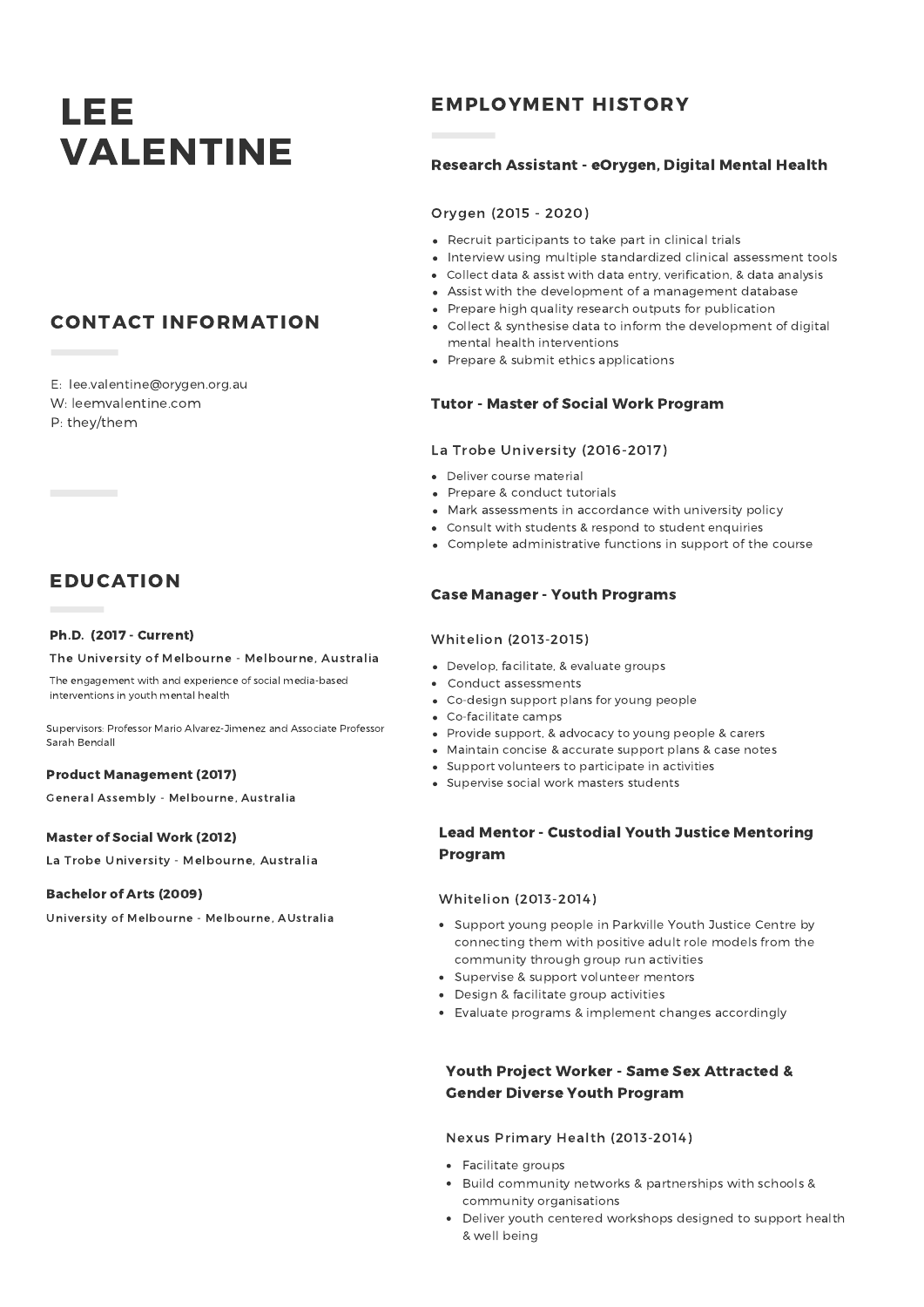# LEADERSHIP

#### Orygen Qualitative Research Alliance

#### Mission: To Advance Rigorous Qualitative Research Methods

- Launched & co-coordinated by Lee Valentine & A/Proff Sarah Bendall
- Facilitate quarterly meetings
- Organise guest speakers
- Foster connection & collaboration
- Build a digital resource collection
- Over 80 attendees in 2019

# RECENT PUBLICATIONS

- D'Alfonso S, Phillips J, **Valentine L**, Gleeson J, Alvarez-Jimenez M. Moderated Online Social Therapy: Viewpoint on the Ethics and Design Principles of a Web-Based Therapy System. JMIR Mental Health 2019;6(12):e14866
- **Valentine, L**., McEnery, C., D'Alfonso, S., Phillips, J., Bailey, E., & Alvarez-Jimenez, M. (2019). Harnessing the Potential of Social Media to Develop the Next Generation of Digital Health Treatments in Youth Mental Health. Current Treatment Options in Psychiatry, 1-12.
- Alvarez-Jimenez M, Bendall S, Koval P, Rice S, Cagliarini D, **Valentine L**, D'Alfonso S, Miles C, Russon P, Penn DL, Phillips J. HORYZONS trial: protocol for a randomized controlled trial of a moderated online social therapy to maintain treatment effects from first-episode psychosis services. BMJ open. 2019 Feb 1;9(2):e024104.

# RECENT PRESENTATIONS

| Experience of a Long-Term Social Media-Based Intervention in FEP                | October 2019          |
|---------------------------------------------------------------------------------|-----------------------|
| Conference of Youth Mental Health                                               | Brisbane, Australia   |
| Living Histories: Innovative Approaches to Oral History                         | June 2019             |
| Oral History Victoria                                                           | Melbourne, Australia  |
| Phenomenological Qualitative Research in Digital Intervention.                  | May 2019              |
| Swinburne   Periscope Lab                                                       | Melbourne, Australia  |
| Horyzons   Digital Intervention in First-Episode Psychosis                      | February 2019         |
| International Society for Research on Internet Interventions (ISRII)            | Auckland, New Zealand |
| Altitudes   Digital Intervention to Support Families in First-Episode Psychosis | February 2019         |
| International Society for Research on Internet Interventions (ISRII)            | Auckland, New Zealand |
| Ph.D. Lightning Round                                                           | January 2019          |
| Digital Age Symposium                                                           | Melbourne, Australia  |
| Young People's Subjective Experience of a Digital Mental Health Platform        | January 2019          |
| Mental Health Innovation Conference                                             | Hokkaido, Japan       |